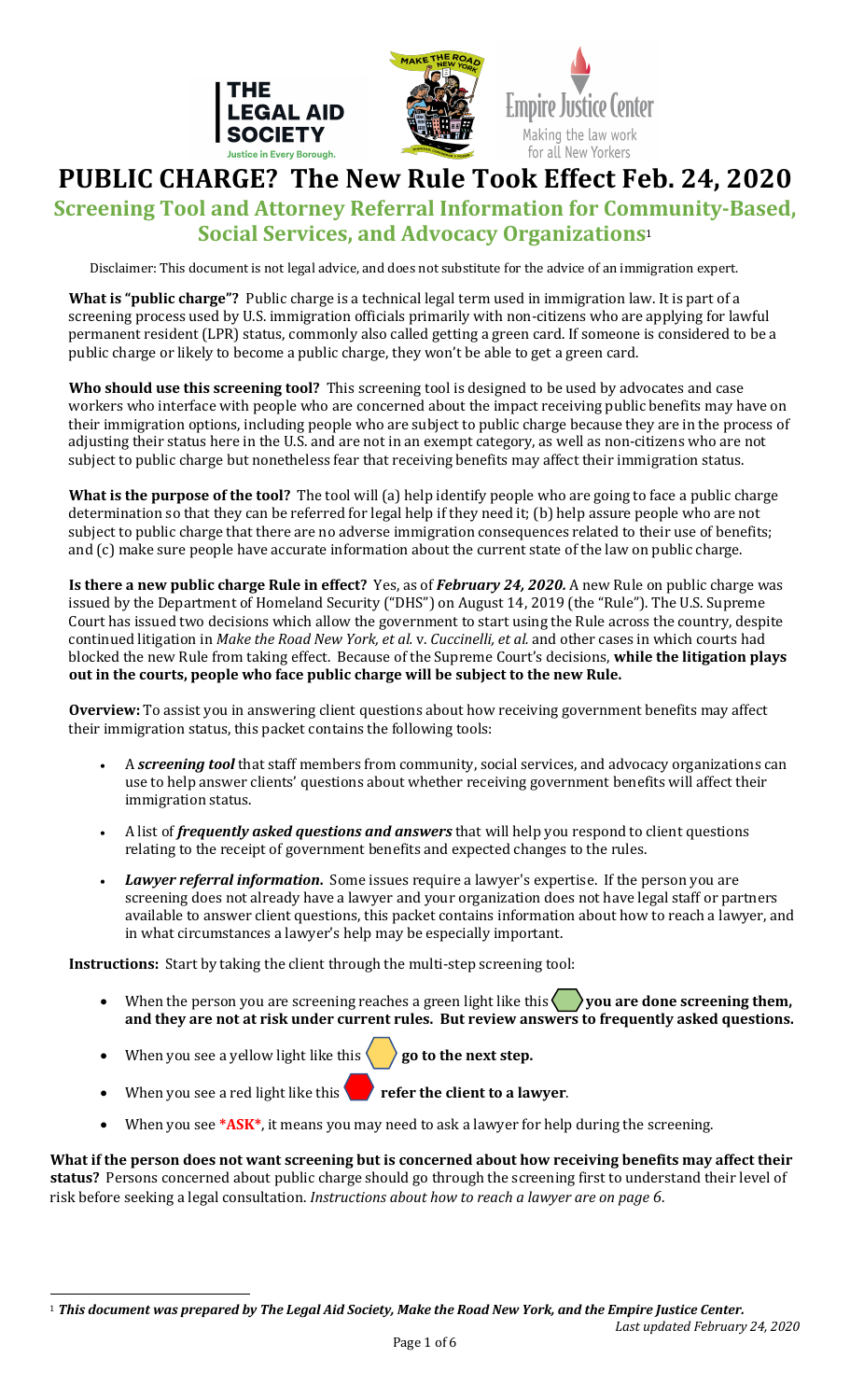# **SCREENING FOR RISK OF PUBLIC CHARGE**

# **Step 1:** Check to see if the person being screened is subject to a public **charge determination based on current immigration status.**

**Background:** Not everyone undergoes a public charge screening by immigration officials. For example, persons who are already green card holders, naturalized citizens, or in an "exempt" status **do not have to worry about public charge.** This means that **they can use any type of** benefit without worrying about it affecting their immigration status.



# *Check any boxes below that apply and answer screening Question 2:*

**Exempt statuses that may lead to a green card**: People who have the following status are not subject to public charge screening: (\*ASK\* if you or the person being screened doesn't know their current status)

- $\square$  Refugees
- $\square$  Asylees
- $\square$  Special Immigrant Juveniles (SIJ)
- $\Box$  T Visa applicants and holders (trafficking survivors)
- $\Box$  U Visa applicants or holders (for certain crime victims)
- $\square$  Noncitizens who have continuously lived in the US since before  $1/1/72$ , who are eligible to apply for a green card because they have been in the US for so long
- $\Box$  Persons eligible to adjust under the Cuban Adjustment Act (CAA)
- $\Box$  Persons eligible to adjust under the Nicaraguan Adjustment & Central American Relief Act (NACARA)
- $\Box$  Persons applying for or granted status as a battered immigrant under VAWA (victim of domestic violence)
- $\Box$  Persons eligible to adjust under the Haitian Refugee Immigration Fairness Act (HRIFA)
- $\Box$  Special Immigrant Visa Holder (Afghan or Iraqi nationals who have helped the US)

# **Screening Question 2: Are you exempt from public charge (e.g., are any of** the boxes indicating an exempt category checked)?



The person being screened is not at risk of public charge, and can use any type of benefit. (Review FAQs with person being screened).

Go to the next step.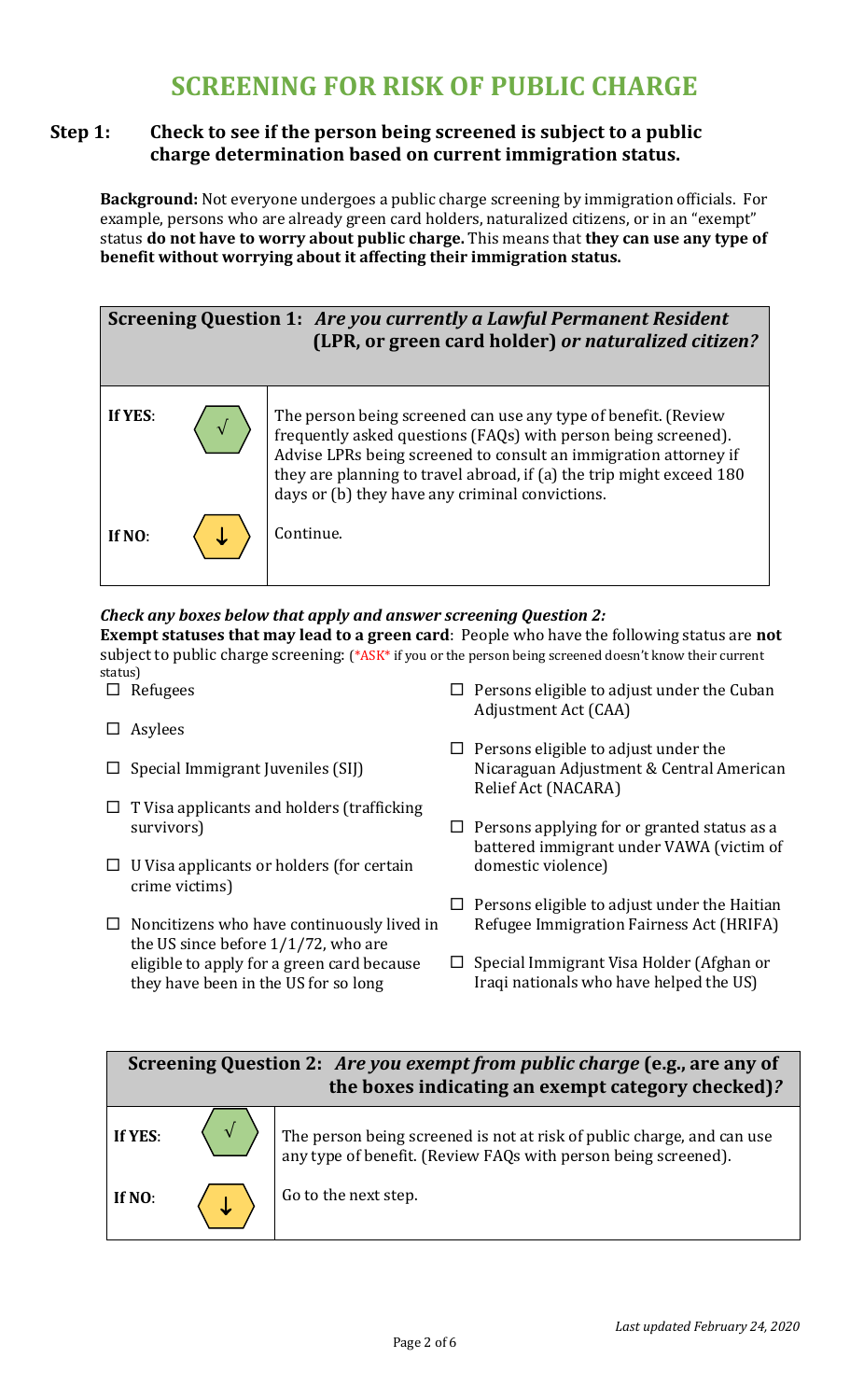# **Step 2:** Check to see if the person being screened has already applied for an immigration status that requires a public charge determination.

**Background:** Under current law, non-citizens are at risk if they are in the process of applying for permanent resident/LPR/green card status and are not in an exempt category. Anyone who submits a Form I-485 (application for permanent residence/green card) before February **24, 2020** is subject to the old public charge test (not the new Rule).

If the person being screened is not in an exempt category and is in the process of applying for a green card now, or is planning to do so in the near future, they will usually know about it or have one of the following forms (check as applicable):

- $\Box$  Notice I-797 where the fine print (likely under the case type) says receipt for filing I-485; and/or
- $\square$  Form I-485 (application for LPR/green card status).

**Tip**: Clients who have already filed the Form I-485 based on a family relationship usually also have submitted a signed Form I-864 affidavit of support from their sponsor.

| Screening Question 3: Have you submitted your green card application (one<br>or both boxes above are checked)? |  |                                                                                                                                                                                                                                                                                                                                                                                                                                                                                                                             |
|----------------------------------------------------------------------------------------------------------------|--|-----------------------------------------------------------------------------------------------------------------------------------------------------------------------------------------------------------------------------------------------------------------------------------------------------------------------------------------------------------------------------------------------------------------------------------------------------------------------------------------------------------------------------|
| If YES:                                                                                                        |  | If yes, the person may be in the process of adjusting and is subject to<br>the old public charge rule, not the new Rule. If they have already<br>filed their application the new Rule does not apply to them. Use of<br>benefits like federal Medicaid, SNAP, Section 8/public housing will<br>not count against them. If they have questions about the status of<br>their pending application, they should ask their lawyer or be referred<br>to a lawyer for more information. Review FAQs with person being<br>screened. |
| If NO:                                                                                                         |  | If the person has NOT already applied, go to the next step.                                                                                                                                                                                                                                                                                                                                                                                                                                                                 |

# **Step 3:** Determine if the person being screened will possibly be subject to **the new public charge Rule in the future.**

**Background:** Unless an applicant's I-485 was postmarked prior to Feb. 24, 2020, they will be subject to the new Rule if they file to adjust. Persons in the following categories will likely be subject to the new Rule in the future. Check any boxes that apply to the person being screened:

- $\Box$  A family-member has already filed an I-130 petition for the person being screened (the "applicant"); an employer has filed an I-140 petition for the applicant; the applicant has been selected for the diversity visa lottery; or the applicant is otherwise eligible to adjust their status.
- $\Box$  No I-130 petition has been filed, but (1) the person being screened is the immediate family member of one of the following: (a) U.S. citizen spouse; (b) a U.S. citizen adult child  $(21$  or older);  $(c)$  a U.S. citizen parent and the person being screened is an unmarried child under 21, or  $(2)$  the person being screened has a NON immediate family member ("preference relative") who can file an I-130 on their behalf.
- $\Box$  A petition (I-140 or ETA 750) was already filed by an employer, but an application (I-485) has not yet been filed.
- $\Box$  The person has a non-immigrant visa that they will soon need to extend or change. **Note**: Persons who seek to change or extend a non-immigrant visa may be subject to questions about past and future benefits use but are not subject to the full Rule.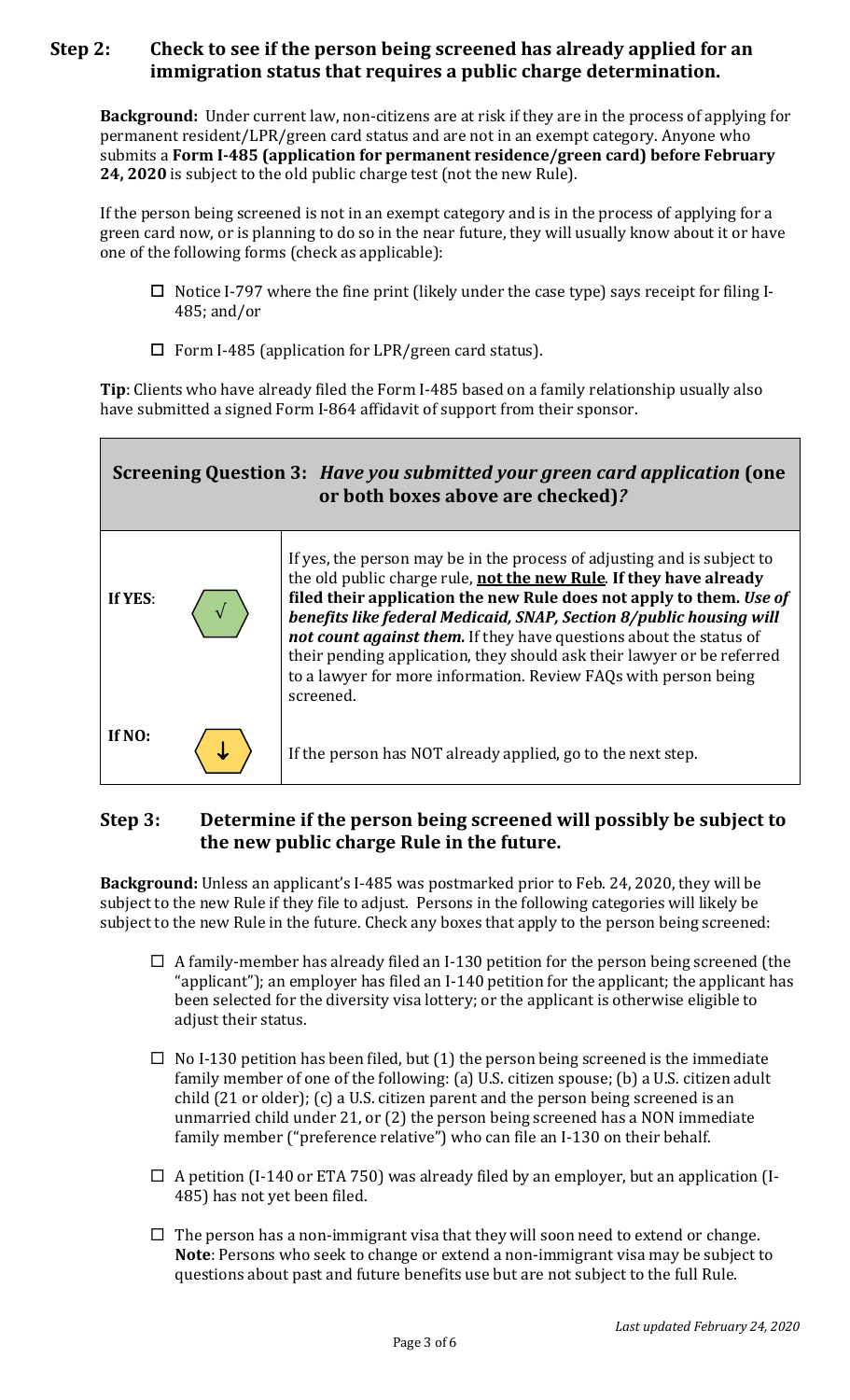# $\rightarrow$  $\rightarrow$ **Screening Question 4: Are you possibly subject to the new public charge Rule** *in the future* (checked one of the boxes above)? **If YES**: **If NO**: **Refer to lawyer.** If the person being screened already has an immigration lawyer, they should contact their lawyer and ask how the new public charge Rule will affect their application. If the person does not have a lawyer, they should be referred to one to learn how the new Rule will affect any application they submit. If the person being screened is not eligible now, but may be in the future, they may want to consult with a lawyer about what steps they can take now that would help them either obtain a green card or change or extend their non-immigrant visa in the future under the new Rule, including how the use of public benefits may affect their options in the future.

# **Frequently Asked Questions**

#### **Background:**

Persons NOT at current risk of public charge may nonetheless be concerned about the risk of receiving benefits for which they are eligible, despite getting a green light on the screening. **This is a serious matter, because if they forego needed assistance for rent, food, or health, they could be facing an emergency quickly**. If this is the case, use the questions and answers below to help address the person's concerns. 

**What is "public charge"?** Public charge is a legal term in immigration law that that applies to someone who wishes to apply for Lawful Permanent Resident status (LPR status/green card/immigrant visa), or to extend or change their nonimmigrant visa, or to enter the country on an immigrant or non-immigrant visa, and who the government decides is or is likely to be too dependent on the government for financial support. It does not apply to every non-citizen. There are many classes of non-citizens whose applications for a green card or nonimmigrant visa are not subject to a public charge evaluation (see exempt list under Step 1, above). Public charge is an issue for only specific categories of non-citizens.

**When did the rules change?** The rules changed for applications to get a green card or to extend or **change a nonimmigrant visa from within the U.S. on February 24, 2020.** The Department of State (DOS) has also issued a new public charge Rule that applies to people undergoing consular processing (people who are outside the U.S. and trying to get a green card or nonimmigrant visa). The DOS Rule also went into effect on February 24, 2020, but there are ongoing efforts to block it that may affect the implementation of that rule.

**Is there any litigation to stop the DHS Rule from going into effect?** Yes. Numerous states, localities, and non-profit organizations have sued to have the Rule stopped from going into effect and declared unlawful. Many courts have found the Rule to be likely unlawful and issued orders to prevent it from taking effect, but the U.S. Supreme Court said the Rule can take effect while the litigation plays out in the courts. On January 31, 2020, USCIS announced that the Rule would take effect on February 24, 2020. The litigation continues, and could affect whether the DHS Rule stays in effect.

**What happens to I-485 applications filed before February 24, 2020?** They are considered under the old rules.

#### **QUESTIONS ABOUT WHO PUBLIC CHARGE APPLIES TO**

**Who in the U.S. should be worried about public charge?** Primarily non-citizens who are applying for a green card through a family member, including, but not limited to, persons applying as an "immediate relative" of a U.S. citizen: a spouse of a U.S. citizen; a parent of an adult U.S. citizen son or daughter  $(≥21)$ ; the minor  $\left($  <21), unmarried child of a U.S. citizen; or in any of the family-based preference categories. In addition, people being sponsored by an employer, including a small business owned by their family, will be subject to public charge. Note: persons sponsored by an employer likely face lower risk of denial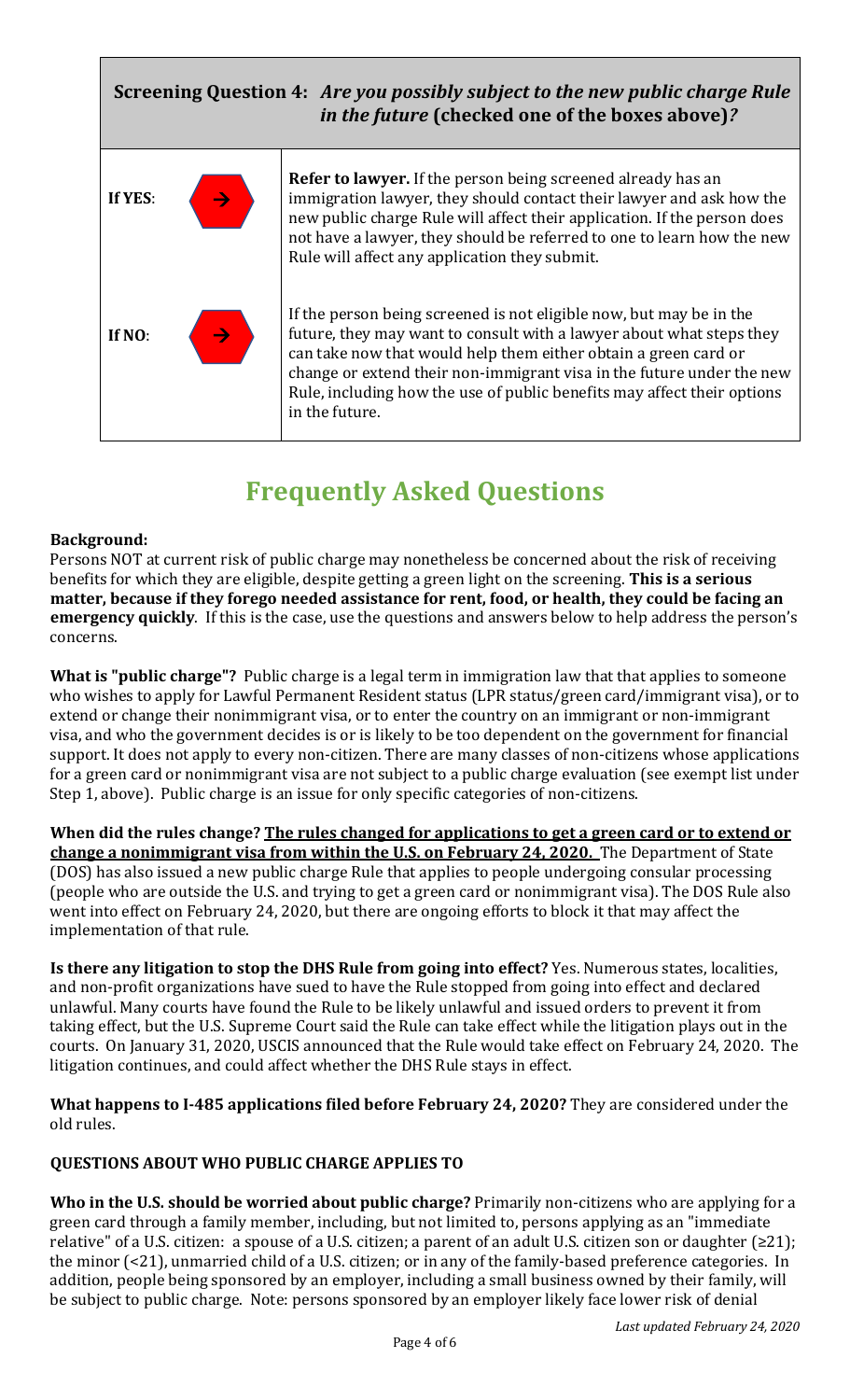under the new public charge Rule because they have already secured employment which is a positive fact under for the purposes of the public charge analysis. Persons selected for the diversity visa lottery are also subject to public charge. In addition, a person who already has a green card, and who is returning to the U.S. after traveling outside the U.S. (a) for more than 180 days, or (b) has certain criminal convictions, will be subject to public charge. Applicants to change or extend a non-immigrant visa may also be subject to questions about past, current, or future benefits use consistent with the Rule.

**Who in the U.S. is NOT subject to public charge?** People who already have green cards (unless they have traveled outside the U.S (a) for more than 180 days or (b) have certain criminal convictions), including those-applying for citizenship/naturalization; and whole groups of immigrants who are "exempt" under the law from having to show immigration that they will not need financial help, such as refugees, VAWA self-petitioners and victims of violent crimes. For a list of who is exempt and not subject to public charge, see exemption list under Step 1 above.

Have the rules already changed for people seeking a visa to enter the U.S. at the consulate office in **their country?** Yes, the rules affecting public charge had already changed at the U.S. consulates in other countries in certain ways, and the DOS public charge rule effectuated additional changes that went into effect on February 24, 2020. If a sponsored family member is expected to be scheduled for a consular *interview, the person being screened should consult an immigration lawyer about how the changes might affect their relative.* 

What if the person being screened has a long work history, or a spouse or parent with a long work history? If the person being screened has worked and paid taxes for 10 or more years (or if they can be credited with qualifying work performed by their spouse or parent), they may be exempt from needing a sponsor. Having a long work history will likely be treated as a favorable fact in the public charge analysis, but technically the person being screened will still be subject to public charge.

**Will the categories of people considered exempt from public charge remain the same?** People who are currently not subject to public charge based on their exempt status will continue to remain exempt from public charge screening when they apply to adjust their status, even under the new Rule.

**Does the Rule apply to sponsors?** No. Sponsors still have to have income at or over 125% of the poverty level. USCIS says it will look at sponsors' income more closely under the new Rule, including whether the sponsor uses public benefits that count under the new Rule and whether the sponsor lives with the green card applicant. Though sponsors are not automatically disqualified from sponsorship if they receive benefits or do not reside with the applicant, the applicant may need to seek a joint sponsor to help ensure the likelihood that the application will be approved.

### **QUESTIONS ABOUT THE NEW DHS RULE**

#### **What are some of the changes that took effect on February 24, 2020?**

- **New Benefits Count to Determine Public Charge.** The new Rule includes the following benefits in addition to Cash Assistance and long-term institutional care funded by the government: federal Medicaid for a very limited group of immigrants (most immigrants who receive federal Medicaid are exempt), SNAP, Section 8, and Public Housing. To count, a benefit must be received for 12 months out of a 36-month period (if two benefits received, the benefits count if received for 6 months out of a 36-month period; if three benefits received, the benefits count if received for 4 months out of a 36-month period).
- **Who Do the Changes Impact?** In addition to green card applicants based on a family-based petitions, certain employment-based petitions, and diversity lottery winners, people seeking to renew or extend their non-immigrant visas are also subject to certain aspects of the new public charge Rule.
- **New Factors Considered.** The Rule treats as negative factors new circumstances presented by the applicant, including being unemployed, having less than 125% of the poverty level in income, having a disability, being limited English proficient, being under 18 or over 61, having debt or a low credit score, and others. The only heavily weighted positive factors are being in a household that has income or resources over 250 percent of the poverty level or being authorized to work and having such income (approximately \$65,000 for a family of four) or having private health insurance (not including health insurance for which the applicant receives subsidies in the form of premium tax credits under the Affordable Care Act).